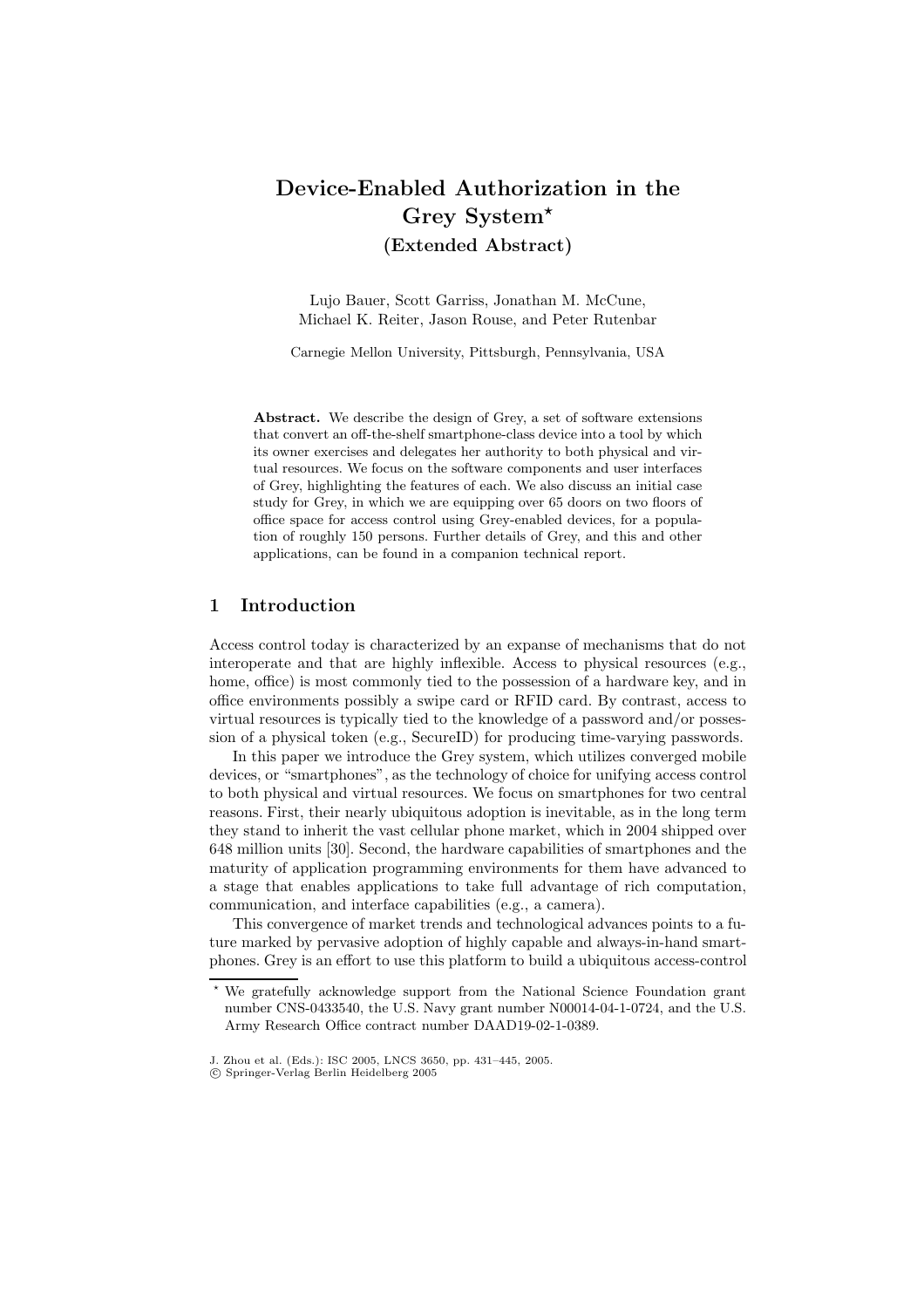technology spanning both physical and virtual resources. This vision is not ours alone: several groups have experimented with the use of mobile phones as digital keys [9, 26]; NTT Docomo is conducting trials on the use of mobile phones to authorize entry to apartments<sup>\*</sup>; and mobile phones can already be used to purchase items from vending machines in several countries. However, to the extent that we can infer the capabilities of these systems, we believe that Grey presents a more sound and flexible platform for building a ubiquitous access-control system and, eventually, for experimenting with advanced mobile applications.

As an example of the type of flexibility not possible in other solutions, with Grey a user will be able to easily create and lend to her friend a temporary, virtual key to her car or apartment; this will happen seamlessly regardless of whether the user and her friend are standing next to each other or thousands of miles apart. Similarly, a manager could give to her secretary temporary access to her email without revealing any information (e.g., passwords) that could be used at a later time or to access a different resource. Going further, a user could specify that his office may be accessed by any three of his colleagues acting together, but at least three would have to cooperate to gain access.

Grey is a novel integration of several technologies that results in a single tool for exercising and delegating authority that we believe is far more secure, flexible and usable than any alternative available today. At the core of Grey is a flexible and provably sound authorization framework based on *proof-carrying authorization* (PCA) [3], extended with a new distributed proving technique that offers significant efficiency advances [7]. In addition to enabling a user to exercise her authority, PCA provides a framework in which users can delegate authority in a convenient fashion. For protection of phone-resident cryptographic keys in the event of phone capture, Grey incorporates *capture resilience* [22], which renders a lost or stolen phone resistant to misuse. And, on the user-interface front, we employ a technique for conveying key material and network addresses, that is as simple as taking a picture with the phone's built-in camera [23, 29]. Phone-tophone and phone-to-infrastructure data communication utilizes an asynchronous messaging layer that we have developed to take advantage of the myriad networking technologies available to modern smartphones, including Bluetooth, cellular data service (e.g., GPRS), and messaging protocols (e.g., SMS and MMS).

In this paper we describe the adaptation of these components into a practical access-control system called Grey. At the time of this writing, we are deploying Grey to create a platform for future research on practical smartphone-based access-control systems. Our initial deployment on two floors of a new building on our university campus will involve roughly 150 users and consist of two applications: (1) controlling access to 65 offices by Grey-enabled phones; (2) using Grey for accessing Windows XP sessions. In these applications, Grey offers a more secure, flexible and convenient basis for access control than existing solutions.

Due to space limitations, we were forced to omit the descriptions of several important aspects of Grey. For more detail, including a thorough discussion of related work, a more comprehensive description of the software architecture,

http://www.i4u.com/article960.html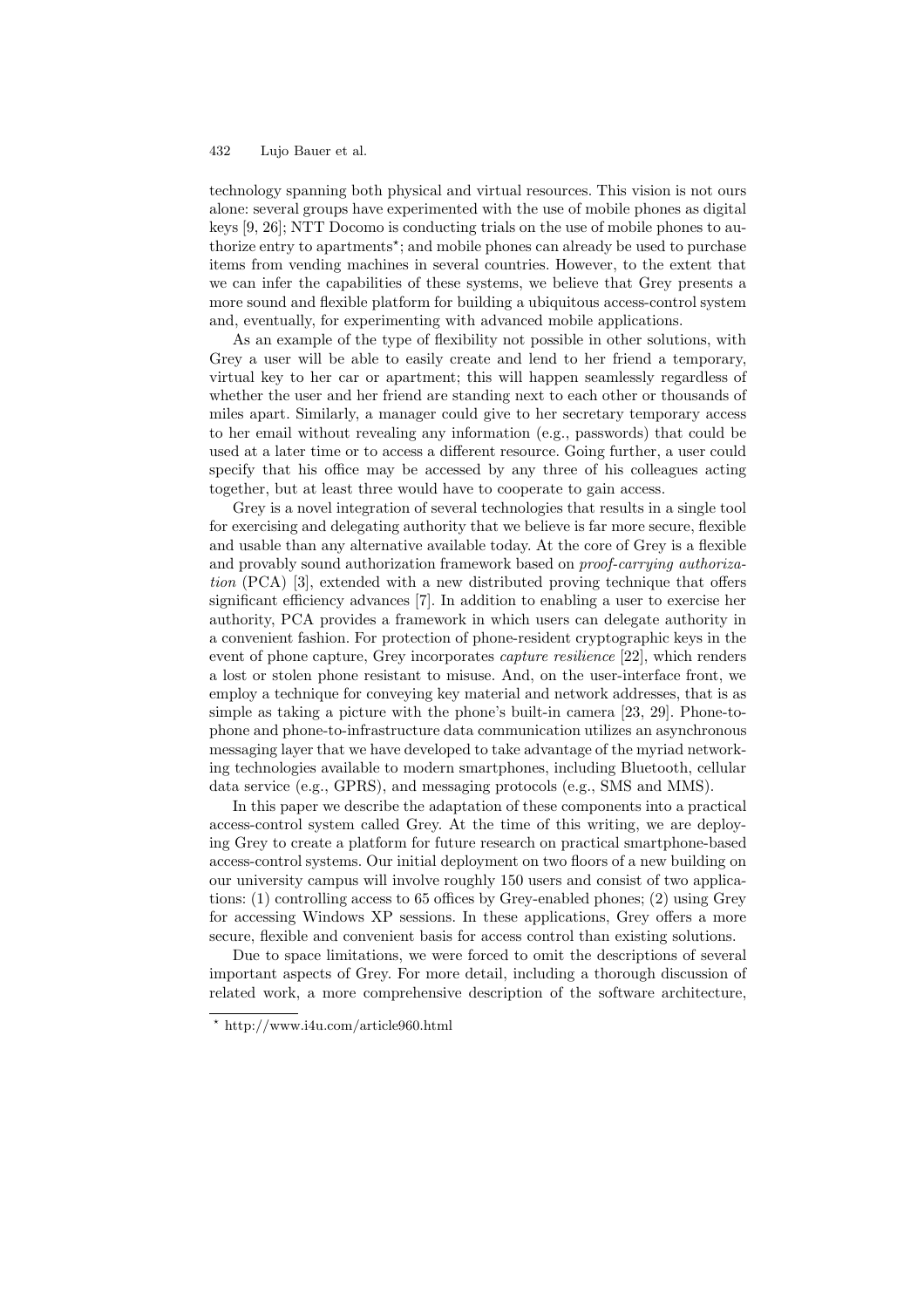more extensive performance results, and a description of the Grey Windows XP login plugin, please see our companion technical report [6].

## **2 Component Technologies**

Grey is a novel integration of a number of recently-developed technologies that utilize the capabilities of modern smartphones; we summarize these component technologies here.

### **2.1 Graphical Identifiers**

A common feature of modern smartphones is a camera. In Grey we utilize this camera as a data input device for the smartphone, e.g., by asking the user to take a picture of an item she intends to interact with. Information conveyed by photographing two-dimensional barcodes is a theme common to several ubiquitous computing efforts (e.g., [13, 28]), typically to convey service information or a URL where such information can be obtained. In Grey, there are two types of identifiers that are commonly input via the camera:

- **An identifier for a public key.** A useful identifier for a key is the collisionresistant hash of the key (e.g., [20]). In Grey, a two-dimensional barcode is used to encode the hash of a public key and can be displayed on a sticker attached to an item (e.g., on a door) or, for a device with a display (e.g., smartphone or computer), presented on the display. A camera-equipped smartphone can then photograph this identifier and authenticate the public key obtained by other means (e.g., over a wireless link) [23]. This provides a natural and user-friendly way for obtaining an authentic public key.
- **A network address.** A barcode can also be used to encode a network address. As above, a camera-equipped smartphone can then obtain the network address by photographing the barcode. This idea has been utilized to circumvent high-latency device discovery in Bluetooth [29], and we use it in this way in Grey. In addition, this idea offers similar usability advantages to that above, as it is an intuitive operation for a user to photograph the device with which she intends to communicate.

The pervasiveness of graphical identifiers in Grey lends itself well to graphical management interfaces for collecting identifiers and managing access. We will provide an overview of the interfaces we have developed in Section 4.

## **2.2 Capture-Resilient Cryptography**

A user's Grey-enabled smartphone utilizes a private signature key in the course of exercising the user's authority. The capture of a smartphone thus risks permitting an attacker who reverse-engineers the smartphone to utilize this private key and, as a result, the user's authority. To defend against this threat, Grey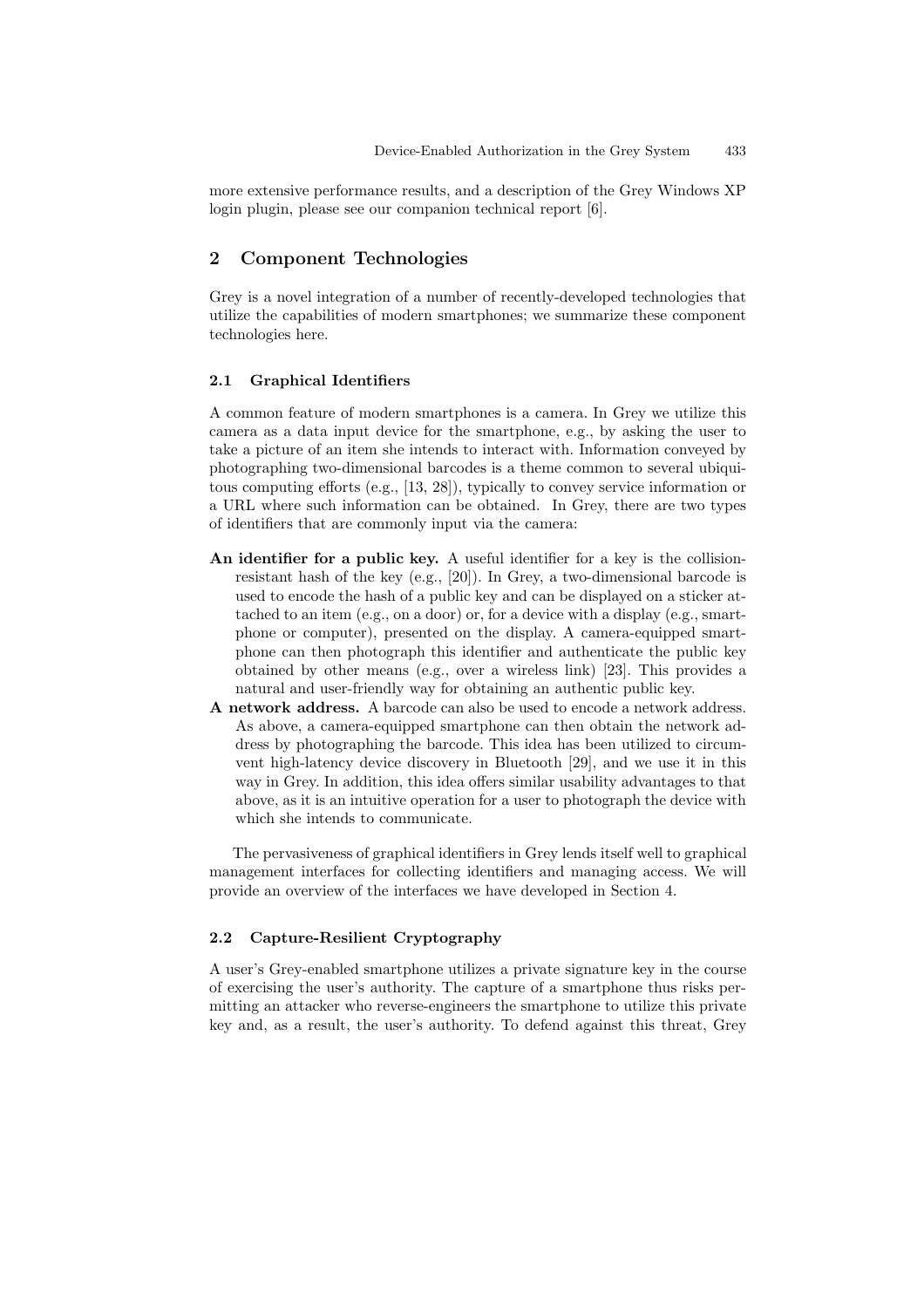*capture protects* the phone's private key [22]. At a high level, capture protection utilizes a remote *capture-protection server* to confirm that the device is being held by the person who initialized the device (e.g., using a PIN, face recognition via the phone's camera, or other biometric if the phone supports it), before it permits the key on the phone to be used. This server can also disable the use of the key permanently when informed that the device has been lost, or temporarily to protect the key from an online dictionary attack on the PIN (or other authentication technique). At the same time, this capture-protection server is untrusted in that it gains no information about the user's key.

In keeping with the theme that Grey is a wholly decentralized system, the capture-protection server is not a centralized resource. That is, each user can utilize her own capture-protection server (e.g., her desktop computer), and indeed there is no management required of this server in the sense of establishing user accounts. Rather, this server need only have a public key that is made available to the user's phone when the phone's key is created—perhaps by taking a picture of it displayed on the server's screen, as described in Section 2.1—and must to be reachable when the phone needs to utilize its private key.

A concern that arises with the use of a phone for exercising personal authority is the sheer inconvenience of losing one's phone, in the sense of being unable to exercise one's own authority. While this can occur with any form of access control that utilizes a token or other hardware, we note that capture protection provides a remedy. Since the capture-protection server ensures that a key can be used only by a device in possession of the person present when the key was created, a user may back up her key with little risk of exposing it in an indefensible way.

### **2.3 Proof-Carrying Authorization**

Prior research in distributed authorization has produced a number of systems [27, 16, 15, 10] that provide ways to implement and use complex security policies that are distributed across multiple entities. Gaining access to a resource typically involves locating and gathering credentials and verifying that a set of credentials satisfies some access-control policy. Both the gathering and the verification is typically carried out by the entity or host that is trying to decide whether to allow access.

These credentials and the algorithms for deciding whether a set of credentials satisfies some security policy can be described using formal logics (e.g., [1, 18]). In early work in this vein, the design of access-control systems starts with the specification of a security logic, after which a system is built that implements as exactly as possible the abstractions and algorithms that the logic describes [31, 5]. While this approach can dramatically increase confidence in the systems' correctness [2], at best the system *emulates* the access-control ideal as captured in the formal logic. That is, since the correspondence between the formal logic and the implementation is only informal, any guarantees derived from the formal logic might fail to extend to the implemented system.

An alternative introduced in the concept of *proof-carrying authorization* (PCA) [3, 8] is to utilize this formal logic directly in the implementation of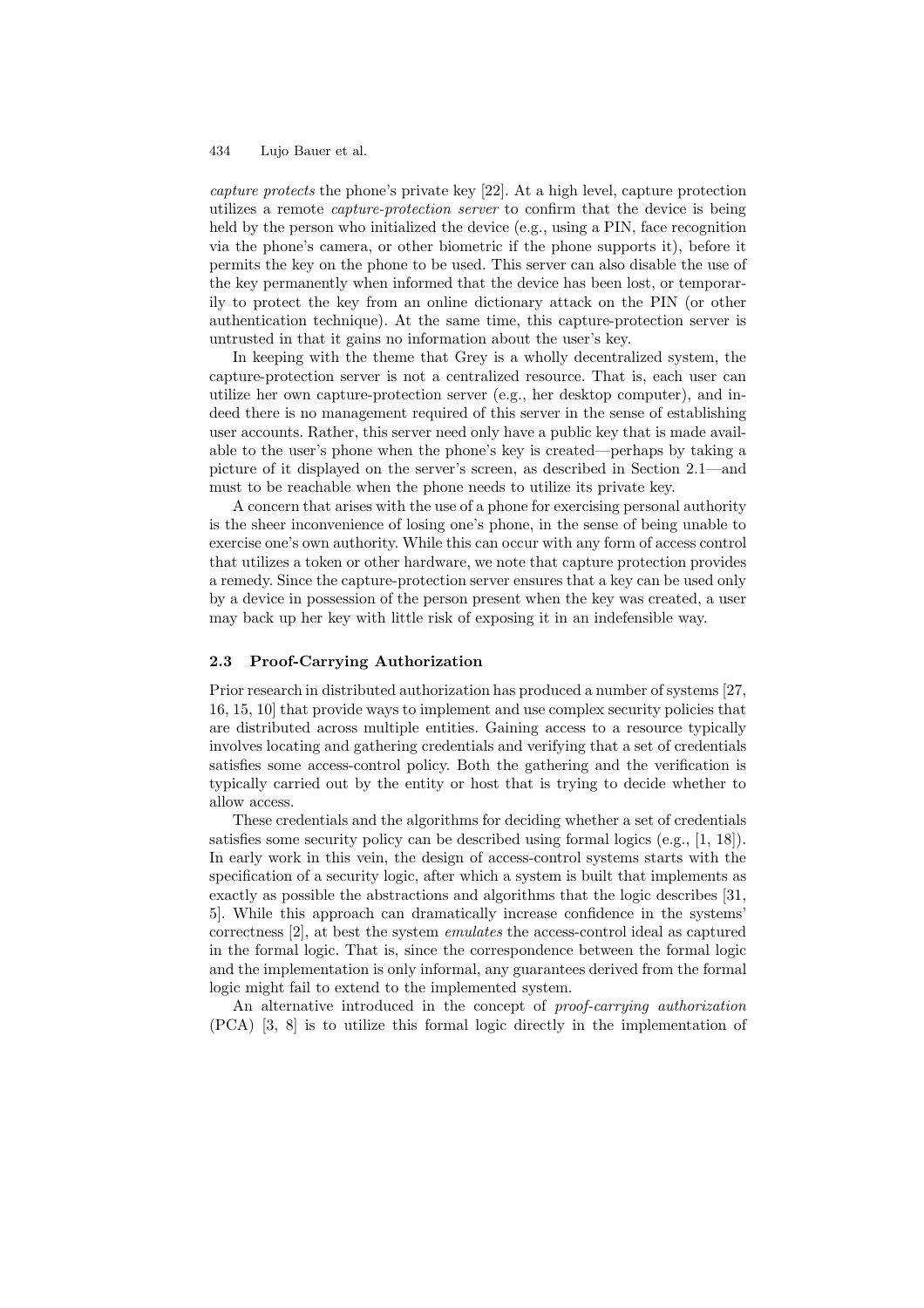the system. In PCA the system directly manipulates fragments of logic that represent credentials; the proofs of access are likewise constructed directly in formal logic. This integration of formal logic into the implemented system provides increased assurance that the system will behave as expected. This is the high-level approach that we adopt in Grey. As such, each Grey component (including a smartphone) includes an automated theorem prover for generating proofs in the logic, and a checker for verifying proofs.

A fundamental tension in access control is that the more expressive a system is (that is, the greater the range of security policies that its credentials can describe), the more difficult it becomes to make access-control decisions. To ensure that the access-control decision can always be made, most systems restrict the range of security policies that can be expressed, ruling out many potentially useful policies. Since Grey is meant to be used in a highly heterogeneous environment and supports ad-hoc creation of policy components, this type of inflexibility could be very limiting. An insight behind PCA is that the access-control policy concerning any particular client is likely to be far simpler to reason about than the sum of all the policies of all clients. PCA takes advantage of this insight by making it the client's responsibility to prove that access should be granted. To gain access, a client must provide the server with a logical proof that access should be allowed; the server must only verify that the proof is valid, which is a much simpler task. The common language in which proofs are expressed is a higher-order logic [11]; when constructing proofs, each client uses only a tractable subset of the higher-order logic that fits its own needs. The mechanism for verifying proofs is lightweight, which increases confidence in its correctness [4] and also enables even computationally impoverished devices to be protected by Grey.

# **3 A Usage Scenario**

Grey's integration of the technologies described in Section 2 (and others) enables a range of interactions that enhance access control to render it more user friendly, decentralized and flexible. To illustrate this, we describe an example scenario that utilizes several of the pieces we have introduced.

The scenario we consider begins with two researchers, Alice and Bob, who meet at a conference and begin a research collaboration. Anticipating communicating electronically when they return to their home institutions, each enters the other in his/her smartphone "address book". To populate her address book entry for Bob, Alice needs merely to snap a picture of the two-dimensional barcode displayed on Bob's phone. The barcode encodes both the Bluetooth address of Bob's phone, enabling Alice's phone to connect to it, and a hash of Bob's public key, which can be used to authenticate the full key that is transferred via Bluetooth along with Bob's contact information. After Alice returns to her home institution, her phone automatically synchronizes its address book with her PC. This could permit her, for example, to authenticate electronic mail from Bob using standard protocols (e.g., [25]).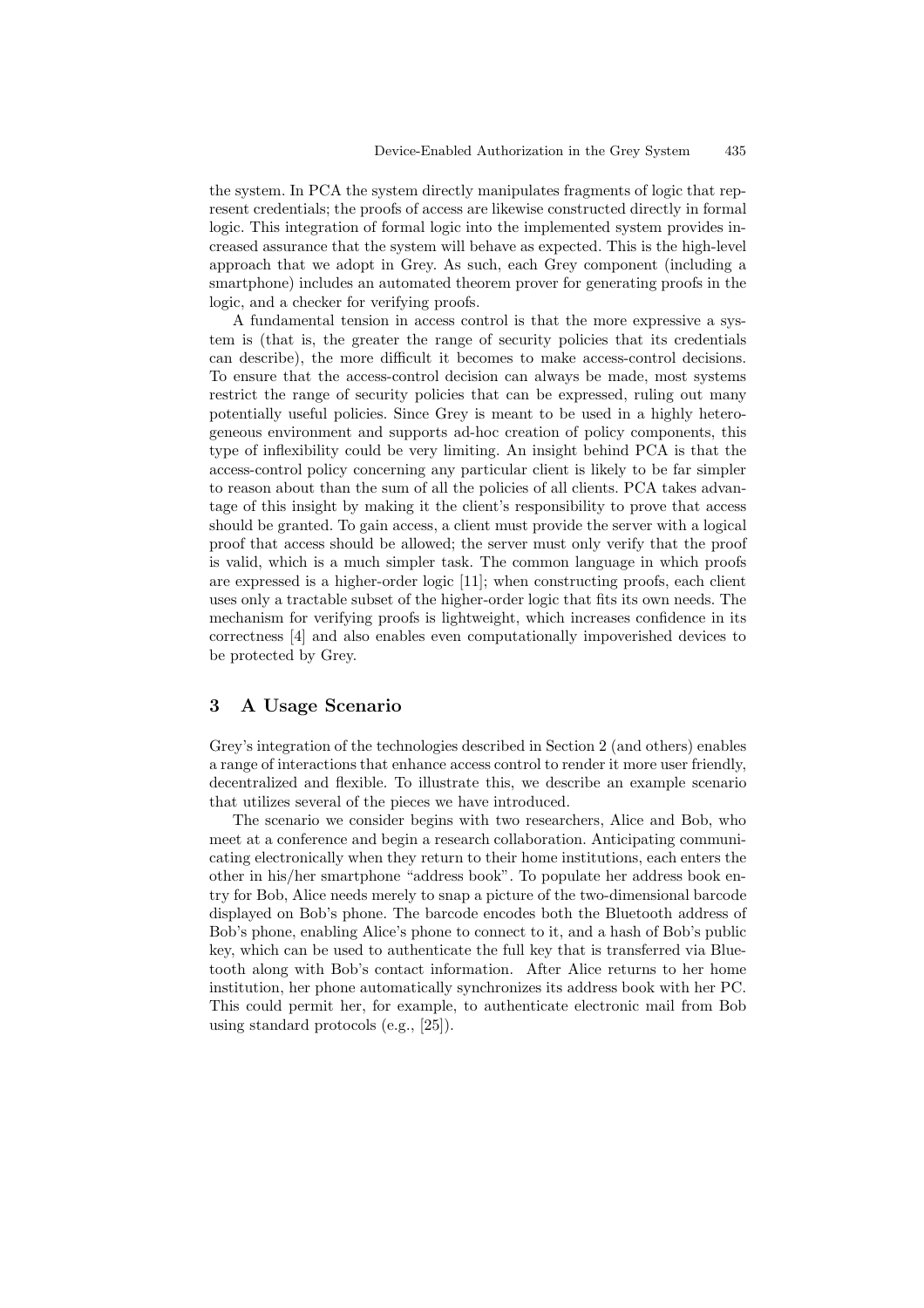As their submission deadline approaches, Alice and Bob decide to meet in person, and so Bob makes plans to visit Alice. On the day that Bob arrives at Alice's institution, Alice is delayed at home. Bob thus arrives to Alice's locked office door. Inside the glass next to Alice's door is a barcode sticker that encodes the Bluetooth address of a computer that can actuate Alice's door to open, if convinced to do so. Bob photographs the barcode, prompting his smartphone to connect to the computer, which challenges Bob's phone to prove his rights to access the door—a feat which his phone cannot do alone, since Bob lacks the needed credentials. The theorem prover in his phone, however, discerns that Alice's phone could assist, and initiates a communication with it.

Upon receiving Bob's phone's request, the theorem prover in Alice's phone automatically generates several options by which Alice can permit Bob to enter the door, based on credentials that she has previously created and that are stored in the phone: she can (i) simply grant him a credential to open the door only this time; (ii) add him to a group visitors that she previously cre-



**Fig. 1.** Bob entering Alice's office. In the course of proving access, Bob's phone contacts Alice's phone for help.

ated and granted rights to, among other things, open her door; or (iii) give him the rights of her secretary, to whom she also granted the ability to open her door. Alice's phone presents this list to Alice, who selects (ii). The phone then signs a credential to this effect and returns it to Bob's phone, enabling it to complete the proof of access.

It is worthwhile to reflect on the presentation of this process to each of Alice and Bob. Bob, upon photographing the door barcode, is asked to enter a PIN in order to utilize his private key to sign a request to open the door—an operation protected by capture protection; see Section 2.2—and the door opens with no further interaction (albeit with some waiting while Alice makes her decision). Alice is consulted merely with a list offering her several options by which she can permit Bob to enter her office. Upon selecting one and also typing her PIN again to activate her capture-protected key—her task is completed.

Bob's credential indicating that he is a member of Alice's visitors group turns out to be handy while he awaits Alice's arrival. In addition to permitting him to open Alice's office, it could grant his laptop access to the campus 802.11 network, to the floor printer, and to a back room where there is a vending machine with snacks and sodas. All these privileges are afforded to Bob due to Alice's prior creation of credentials that grant these privileges to her visitors.

## **4 Software Architecture**

At a high level of abstraction, every Grey host or device is composed of some subset of the following elements: a compact and trustworthy *verifier* that mediates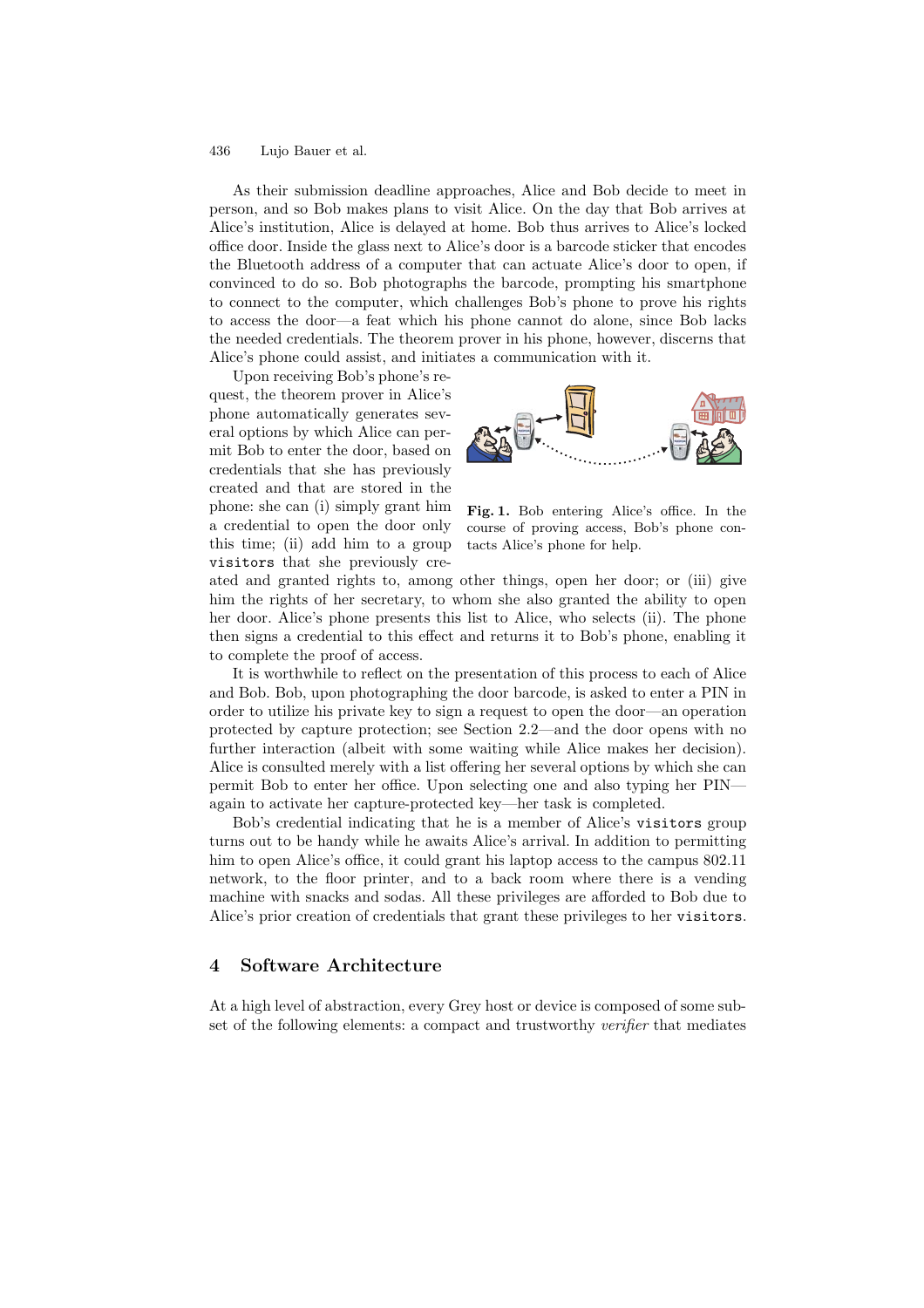access to a protected resource; an extensible *prover* that attempts to construct proofs of access; a lightweight, asynchronous *communication framework* that facilitates the distributed construction of proofs and management of certificates (for details please see our companion technical report [6]); and a collection of *graphical interfaces* that allows the convenient and seamless integration of Grey into everyday life. Grey is implemented in Java, which allows it to easily extend across multiple platforms (workstations, smartphones, embedded PCs, etc.) and operating systems.

#### **4.1 Graphical User Interfaces**

An emphasis in Grey is usability. In this subsection we describe the primary user interfaces involved in Grey at the time of this writing.

In order to maximize our user population, we have targeted Grey for the widest range of smartphones possible, including those of modest size—and correspondingly modest screen size. For example, our primary development platform to date has been the Nokia 6620, a smartphone with dimensions  $4.28 \times 2.29 \times 0.93$ inches and a  $176 \times 208$  pixel display. Due to the limited screen size on this class of smartphones, we have divided tasks into those performed on the phone by necessity, and those that can be offloaded to a companion tool run on a personal computer, after which the necessary state can be transferred to the phone via a synchronization operation. At a high level, tasks such as the creation of groups and roles (as defined in [20]), and proactive policy creation, are offloaded to the companion tool. Because these tasks are standard in a variety of access-control settings, here we focus on the phone-resident interfaces, as these are the ones that we believe to be more innovative.

The tasks performed on the smartphone with user interaction include: collecting identifiers (of persons, keys, or addresses); making an access request to a resource; and reactive policy creation, i.e., responding to a request for a credential to permit another person to complete an access proof.

*Address book* The first of these tasks, building an address book of identifiers and bindings among them, is performed using the camera and the keypad of the phone. As described in Section 2.1, the identifiers that can be input via the camera include pictures of public keys (and of network addresses, but these are not involved in address-book creation). The keypad permits the input of text strings. The address-book interface enables the creation of speaks-for relationships between names and keys: a user photographs the key and then either selects an already-present identifier for which the key speaks or inputs the identifier at that time. After a user photographs the two-dimensional barcode encoding a key, the key is permanently hidden from the her. While user-friendly representations of keys using "snowflakes" [17, 21], flags [14] or random art [24] have been proposed, we believe that exposing keys in the interface is unnecessary and potentially confusing.

*Requesting access to a resource* A user requesting access to a resource for the first time must obtain the network address of the computer that controls access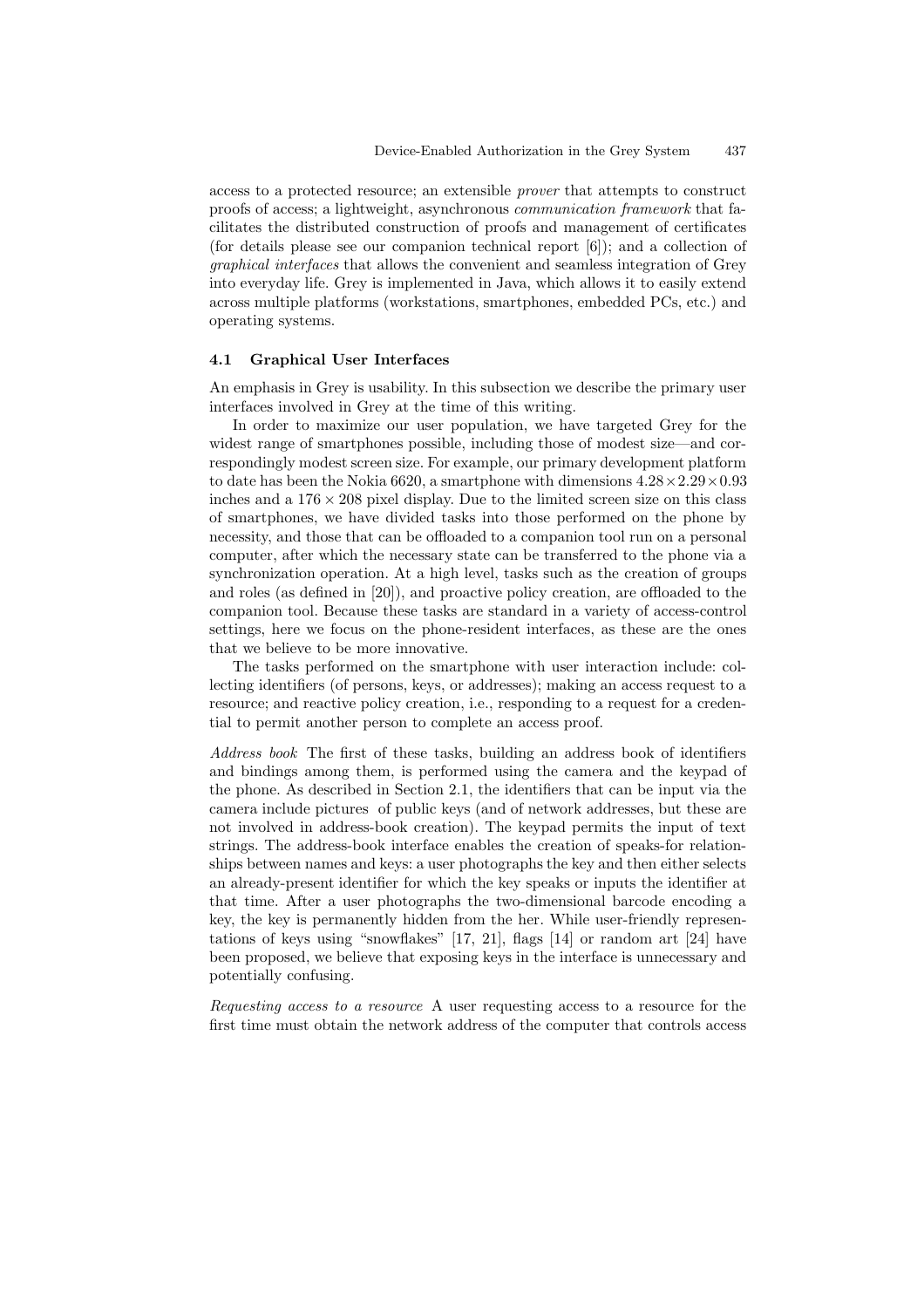to that resource. Collecting this network address can presently be done in two ways: either with Bluetooth discovery or, as discussed in Section 2.1, using the phone's camera to photograph a two-dimensional barcode encoding the Bluetooth address (Figure 2). The latter technique is more reliable, since Bluetooth discovery can net multiple devices, and selecting the proper device is a user choice that is vulnerable to misinterpretation or the user being misled. Once the network address for a resource is captured, it is kept in a resource menu on the phone. A single click on a resource in this menu initiates an attempt to connect to the corresponding computer and start the sequence to access the resource (see Figure 3).

Perhaps the most innovative aspect of this part of the user interface is its use of learned patterns of resource accesses. Most users exhibit a pattern of accesses; e.g., a typical workday begins with the user opening a building door, then a door on the floor on which she works, then her office door, and finally logging into her desktop computer. If all these resources are ac-



**Fig. 2.** Bob learns the Bluetooth address of Alice's door by taking a picture of the twodimensional barcode visible near Alice's door.

cessed using Grey, the user's smartphone will learn the temporal proximity and order of these accesses as a pattern, and can offer this pattern as an option when the user initiates the first access in the pattern (e.g., Work Garage to HH D202 PC in Figure 3 is such a pattern). If the user selects the pattern, the phone will attempt to connect to and access each of the resources in sequence, with each step contingent on the previous access in the pattern succeeding. In this way, merely two clicks and a PIN entry as the user approaches her building will enable her to reach her office and will log her into her desktop.

*Reactive policy creation* The third type of interface presented by the phone to the user permits the reactive creation of policy. This interface is launched by the prover in the user's smartphone after the prover has generated a list of credentials to which the user could consent to enable an access that is being attempted by another person. For ex-



**Fig. 3.** Resource list on Bob's phone.

ample, in the usage scenario of Section 3, this is the interface by which Alice adds Bob to her visitors group by selecting this option from the menu generated by the prover (see Section 4.2).

Because this interface interrupts the user (unlike the other interfaces, which are user driven), it is important that the user can apply access control to this step and silence these interrupts at times she prefers to not be interrupted. For the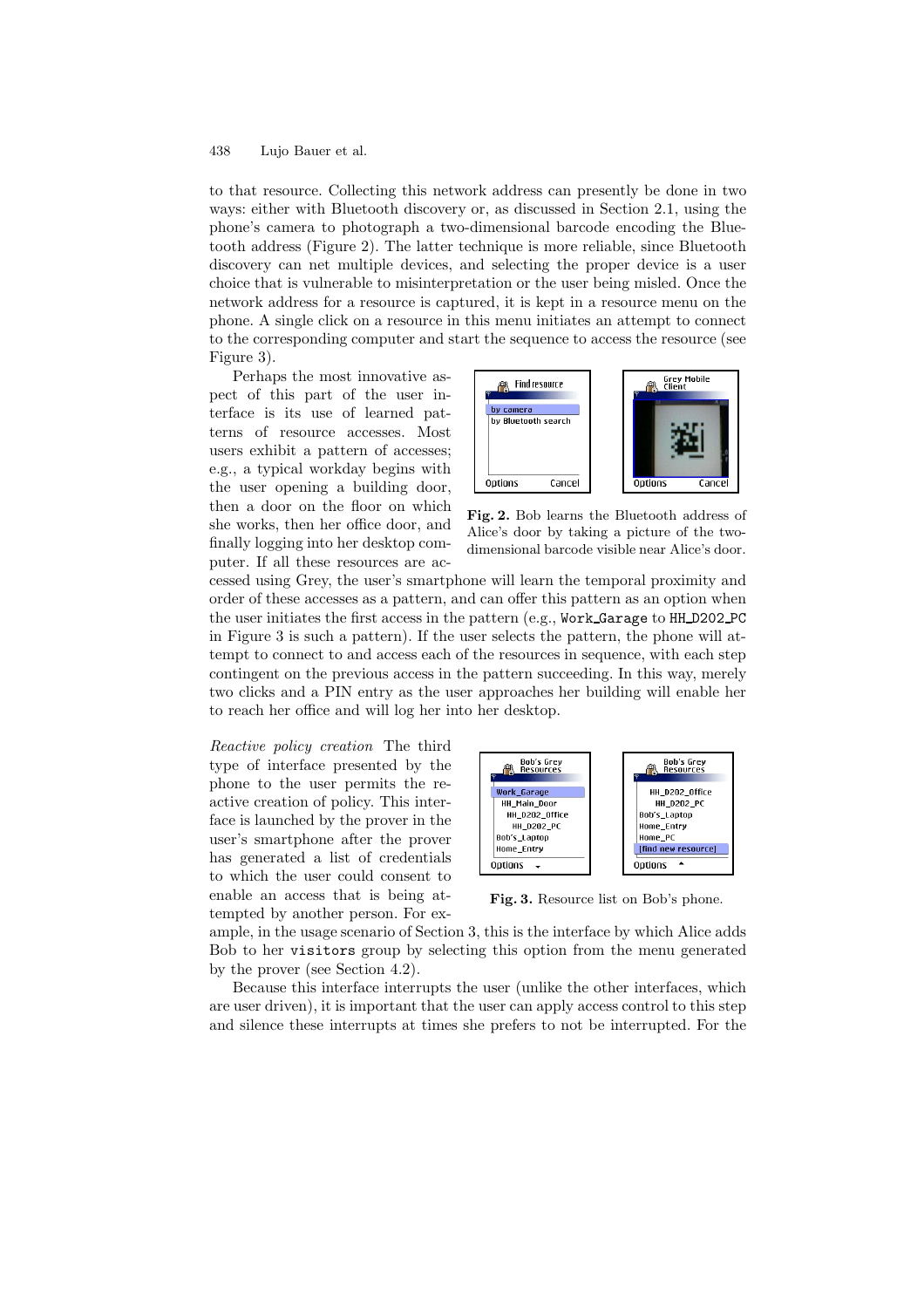former (access control), we employ the same access-control infrastructure that we use for other resources, utilizing a default, but user-configurable, policy that permits only those in the phone's address book to request assistance. The latter, i.e., silencing all such requests, is a simple toggle, and, once activated, received requests will be silently queued for the user to handle later. The party requesting credentials from her will be informed that a response is not forthcoming, and will not be able to access the requested resource (or at least not with her help). However, if she later consents to the request, the appropriate credential will still be sent to the requester for use in the future.

#### **4.2 Prover**

As described in the example in Section 3, after arriving at Alice's office, Bob instructs his phone to unlock the door. The door's first reply contains a *challenge* a statement, in logic, of the theorem that Bob's phone must prove before the door will unlock. The challenge that typically needs to be proved is that the door's owner believes that it is OK for access to be granted. In this case, expressed in logic, the challenge is *Alice* **says goal**(A-111), i.e., Bob must prove that Alice believes that it is OK to access her office,  $A-111$ .\*\*

The straightforward way for Bob to answer the door's challenge is to scour the network for useful credentials and then attempt to form them into a proof; most distributed authorization systems use a close facsimile of this approach. There are some inherent problems, however, with this method of constructing a proof. Bob might guess, for example, that Alice has credentials that he could use, but he does not know exactly which of the credentials that she possesses will be helpful for this particular proof. It would be inefficient for Alice to send Bob *all* her credentials, since she might have hundreds. Moreover, sending all her credentials to Bob would reveal exactly the extent of Alice's authority, which is unlikely to meet with Alice's approval. Finally, there may be cases, such as in our example, when the credential that Bob needs has not yet been created; in these situations a simple search, no matter how thorough, would fail to yield sufficient credentials for Bob to access Alice's office.

An answer to these problems can be found in *distributed proving*—a scheme in which Bob's phone does not just search for individual credentials, but also solicits help in proving simpler subproofs that he can assemble into a proof of the challenge [7]. Using this approach, Bob's phone might ask Alice's phone to prove a theorem like *Bob* **says goal**(...)  $\rightarrow$  *Alice* **says goal**(...). Alice's phone now has the opportunity to decide which of her credentials to use or which new credentials to create in order to prove this theorem; these credentials will be returned to Bob's phone along with the proof. This scheme of farming out subproofs to other entities spans two extremes: *eager* proving, in which a client farms out a

<sup>&</sup>lt;sup>\*\*</sup> In order to enforce the timeliness of Bob's response and to protect against replay attacks, the logical statement that must be proved also contains a nonce. This and other low-level details that are not novel are described elsewhere; we omit them from this paper in order to focus on the more abstract ideas.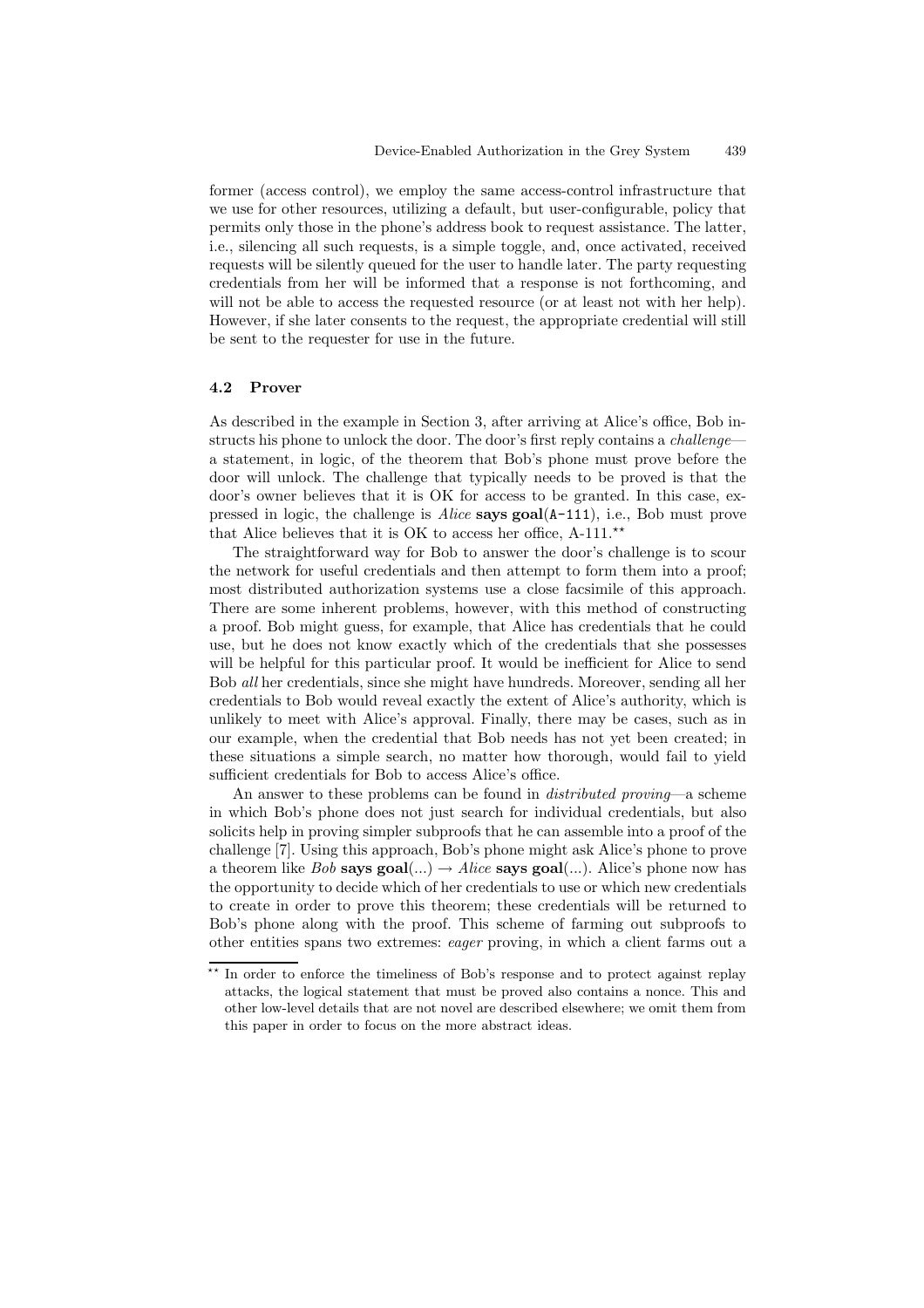theorem only if he is completely unable to make progress on it himself; and *lazy* proving, in which the client asks for help as soon as he isolates a theorem that someone else might be able to help with. Distributed proving can be combined with several optimizations, including caching of credentials and subproofs and deriving proof strategies based on the shape of previously encountered proofs [7].

The use of distributed proving in Grey and the details of constructing proofs in general are largely out of the view of the user. Bob's phone processes the door's challenge until it arrives at a potentially useful subtheorem; at that point, the phone consults the address book to determine how Alice can be reached (by phone or by URL, for example). Since Bob might have to pay for the communication (typically, some combination of SMS and GPRS connectivity is needed, and use of either may incur some cost) and to prevent other users from being unintentionally disturbed, Bob's phone prompts Bob to approve the help request. Alice may need reminding or convincing before she will be willing to help, and so Bob is given the option of annotating his request for a subproof with a recorded or text message.

Upon receiving Bob's request, Alice's phone first verifies that Alice is in fact willing to help Bob (Figure 4). If Alice agrees, her phone begins to compute the subproof, which can in many cases be done without further input from Alice. Sometimes, however, construction of the subproof will require Alice to gener-



**Fig. 4.** Alice is given the opportunity to chose the type of credential to grant to Bob.

ate a new credential. In these cases, Alice is shown a list of the credentials that can be used to complete the subproof. Alice can either choose the credential she wishes to create, or decide that none of them are appropriate. When Alice makes her selection, her smartphone finishes constructing the subproof and sends it to Bob. Bob's phone incorporates Alice's subproof into the main proof and sends the proof to the door.

Although a single help request is sufficient for our example with Alice and Bob, Bob's phone may in general need to request subproofs from several other users; in addition, each of those users may in turn also need to solicit help. Through a combination of optimizations derived from observing both successful and unsuccessful past behaviors, a user's Grey smartphone can guide proof search to minimize the number of times help is requested. If multiple avenues can lead to constructing a proof, the ones most likely to be successful and quick will be the ones pursued first [7].

Figure 5 depicts the structure of the Grey application that runs on Bob's phone. The entire application is implemented in Java Micro Edition (J2ME), the restricted flavor of Java that runs on many smartphones. The process of generating proofs is managed by different components depending on whether Bob is trying to access a resource himself (ProofTalker) or help another user (HelpTalker). In addition to directing a Prolog engine to traverse the space of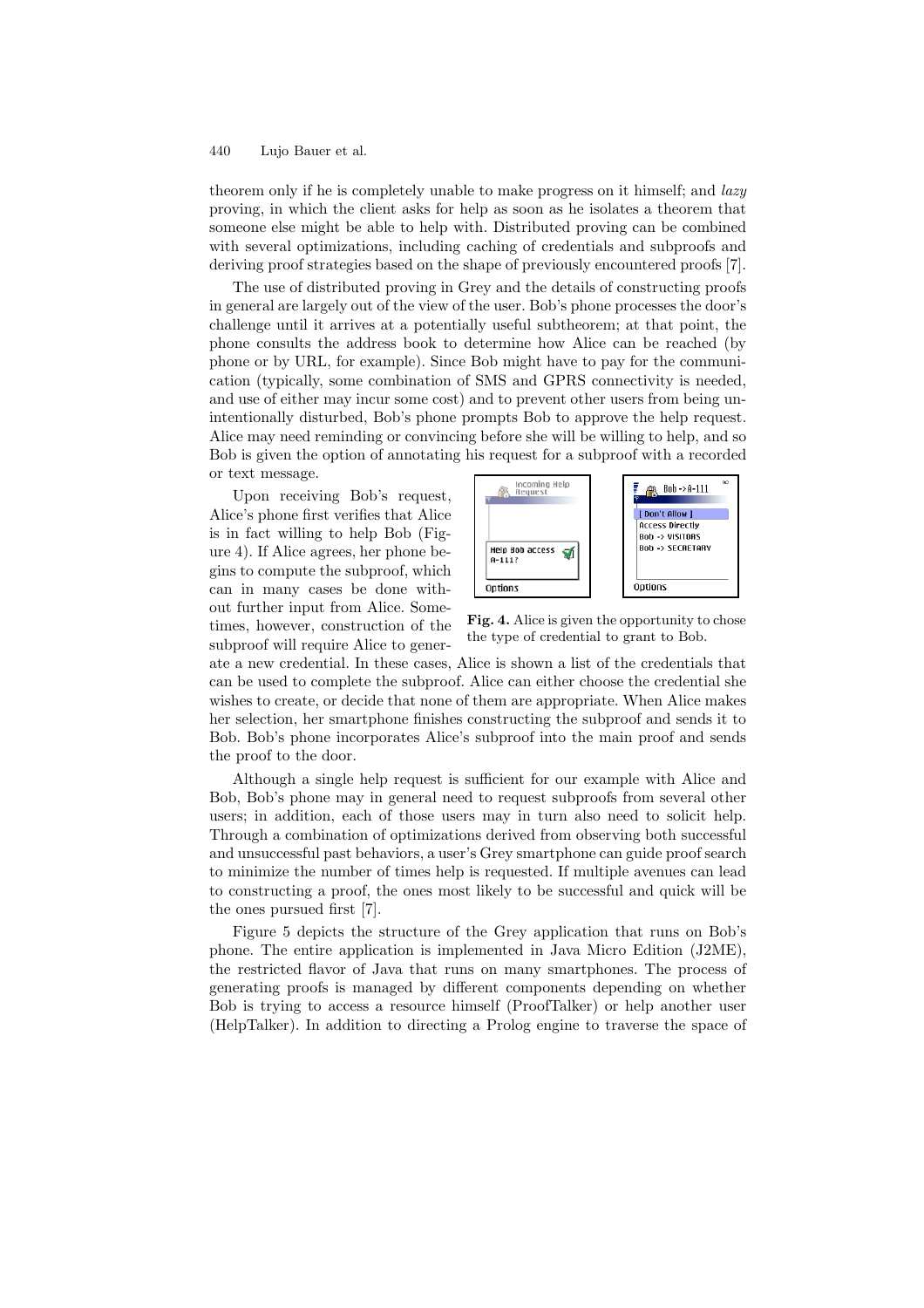possible proofs, these components manage communication with the resource Bob is trying to access and with other users via the communication framework. They also create and manage credentials using the Crypto module.

Grey makes use of a rich set of standard extensions to the core J2ME APIs to enable use of Bluetooth and other communications protocols (JSR-82 and JSR-120) and the phone's camera (JSR-135). In addition, we use the Bouncy-Castle libraries  $\star \star \star$  to implement the higher-level Grey cryptographic primitives.



#### **4.3 Verifier**

**Fig. 5.** The structure of the Grey application that runs on smartphones.

One of the goals of Grey is to encompass many diverse resources that a user might wish to access. Some of these resources, such as doors and computer logins, we traditionally associate with the need for access control. Others, like thermostats, are not normally thought of the same way. However, with the ability to actuate such resources remotely, via the network or via a smartphone, also comes the need to regulate access. For example, Alice may want to adjust her office temperature before she arrives at work, but she most likely does not want passers-by to do the same.

To enable Grey to conveniently apply to a wide range of devices, it was necessary for its verification module—the component that mediates access to resources—to be simple, relatively lightweight, and device independent. At the same time, we wanted to maintain a high level of assurance that access is not granted improperly. The proof-carrying authorization paradigm fits our needs well; in PCA, access to a resource is allowed if the client presents a proof that he is authorized to use it. The verification of such proofs is a straightforward mechanical process, with none of the complexity and potential intractability of generating proofs. This distinction is fortunate, since the verifier is in the trusted computing base, while proof generation is not. Moreover, the verification process itself is independent of the security policy protecting the resource, and so also of the resource's type (e.g., door, login).

Figure 6 shows the components and control flow of the verification module, which are described in more detail in the following paragraphs. The process of gaining access to a resource is initi-



Fig. 6. Flow of the verification process.

\*\* http://www.bouncycastle.org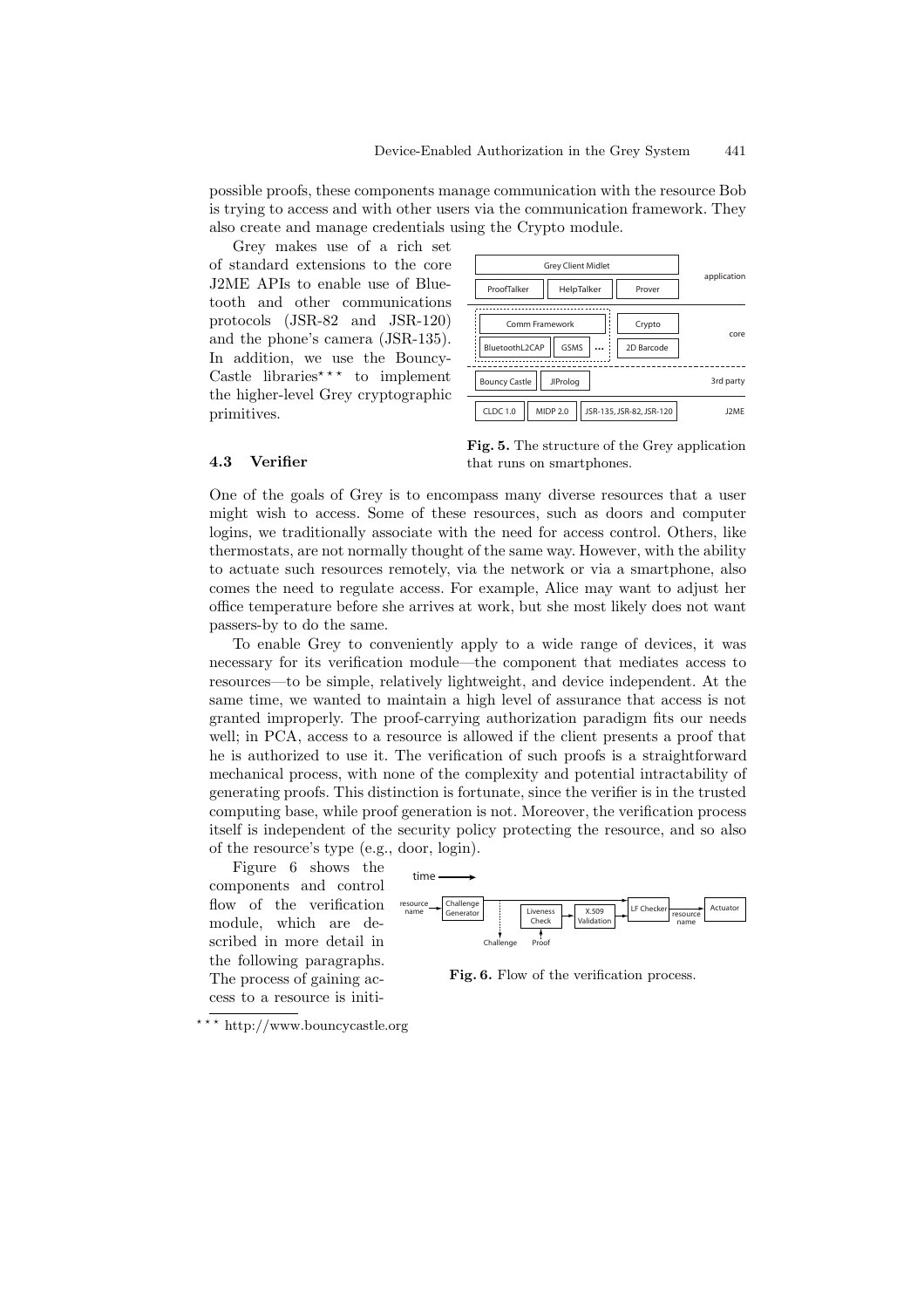ated by a user request. In response to the request, a *challenge* is generated. The challenge is the statement, in formal logic, of the theorem whose proof a potential user must provide. As described in Section 2.3, the challenge is specified in higher-order logic; this in turn is encoded in LF, the notation of one of the most widely used frameworks for specifying logics [19].

When Bob attempts to access Alice's office, the verification module generates a challenge that includes the name of the resource, A-111, and a nonce. This challenge is sent to Bob, but also recorded for use in later stages of verification.

Bob's eventual reply to the challenge will contain a set of credentials (e.g., Bob is a member of visitors), and a proof, in formal logic, that the credentials satisfy the door's challenge. The first step of verifying the proof is to ensure (using the nonce) that it was created within a brief period after the door issued the challenge. Next, the credentials, which are X.509v3 certificates with customized extensions, are verified: their digital signatures and expiration times are checked. Finally, the formal proof is passed to an LF type checker, which ensures that the structure of the proof is valid (e.g., that it contains no false implications) and that the correct theorem (the one that was issued as the challenge) was proved. This algorithm is widely studied and well understood, providing high assurance that an invalid proof will never be accepted [12, 4]. If this proof is successfully verified, the LF checker signals an actuator to open the door.

Figure 7 shows the structure of the Grey application that controls access to a door. Similarly to the prover application described in Section 4.3, this application is constructed in a modular fashion—the only customization necessary was the front end (DoorTalker) that encapsulates these modules and the actuator module (Strike-



**Fig. 7.** The structure of the Java application that allows office doors to be Grey-enabled.

Controller) that sends commands specific to the relay controller we use.

The required physical infrastructure for Grey-enabling a door is relatively minimal: a standard electric door strike actuated by an embedded PC located in the wall near each door. Our prototype embedded PC measures  $4.55 \times 3.75 \times 1.70$ inches—small enough to fit *within* each door, an option we seriously considered. It is equipped with a Bluetooth adapter and an RS-485 relay controller, and to improve reliability has no moving parts (i.e., cooling is passive, and flash memory is used for non-volatile storage). The prototype embedded PC uses a commodity Pentium M on a PC-104+ mainboard; for a wide deployment of Grey a significantly more compact, custom embedded system could be designed.

Enabling a door with Grey does not preclude legacy access technologies (e.g., keys, proximity cards) from being used; Grey merely provides a parallel way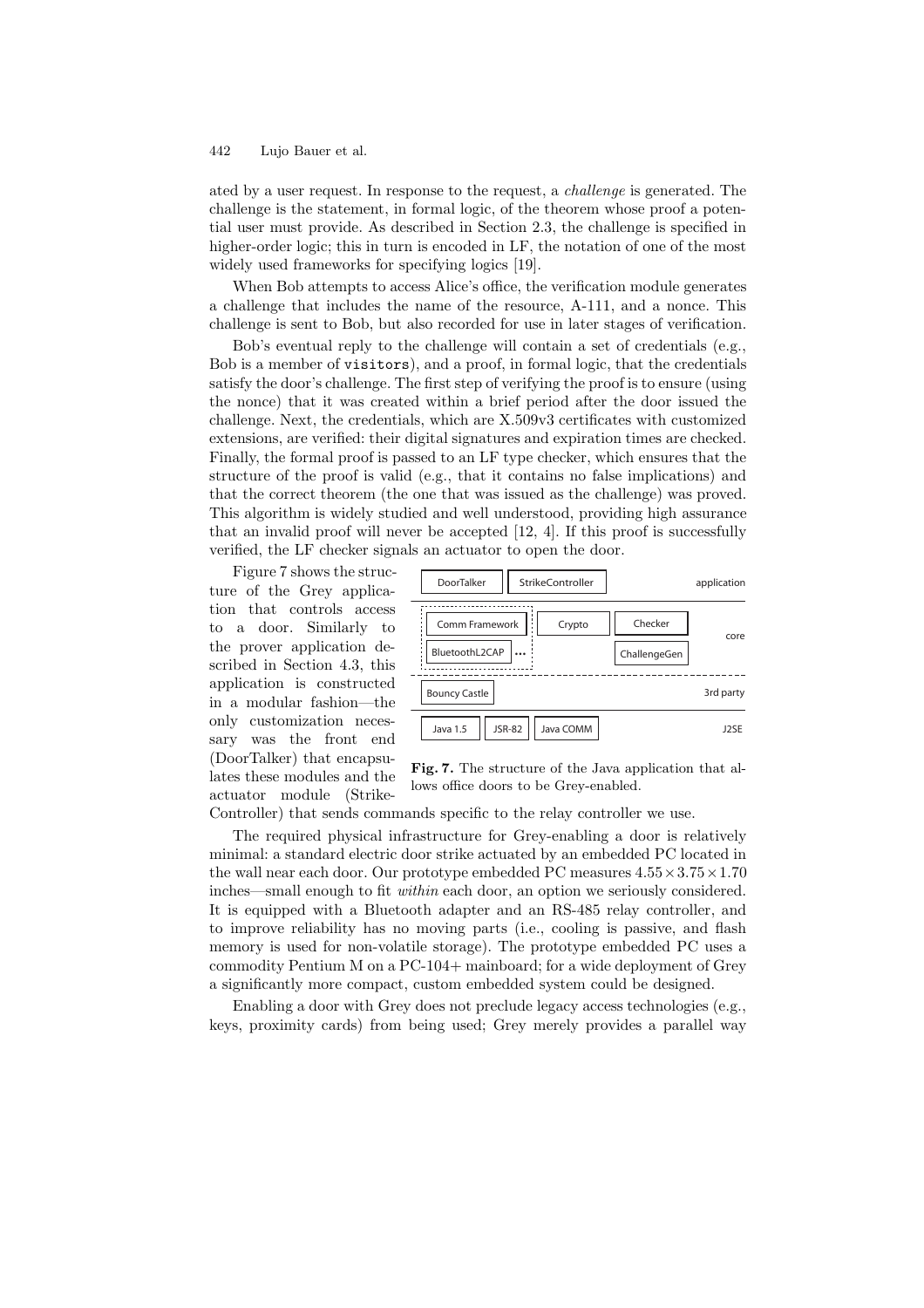to unlock the door. Of course, Grey can also be used as the sole method of controlling access.

## **4.4 Performance on Smartphones**

In this section we provide performance measurements for certain tasks in Grey. Our primary interest is measuring delays as experienced by the user to access a resource in the common case. We report such numbers here, and additionally measure costs associated with underlying operations to shed light on the sources of these delays.

Our first macrobenchmark is the time required to open a door. The computer controlling the door lock was an embedded PC with a 1.4GHz Pentium M processor; more detail on this pilot application is given in our companion technical report [6]. Each timing was measured starting when the user selected the door from the resource list on her phone (a Nokia 6620), and ended when the door unlocked. On average, this delay was 5.36 seconds excluding any user interaction (more on this below), with an variance of 0.33 due to background work on the phone. The second macrobenchmark is the time required for a user to log into a 2GHz Windows XP workstation using Grey [6]. The methodology in this experiment was similar to that for the door. This delay averaged to 9.31 seconds, with a variance of 2.20. The bulk of the extra time was taken up by the load time for explorer.exe and desktop preparation.

We emphasize that these are common-case numbers in three senses. First, neither of these tests involved a remote help request. Help requests can take significantly longer (e.g., a minute), and vary depending on cellular network conditions and user responsiveness. Second, these measurements did not involve the use of a capture-resilient signing key on the phone, and as such the signing operation by the phone did not involve user input (i.e., a PIN) or interaction with a capture-protection server. In our present implementation, we have adopted a design by which the user can configure the frequency with which she is prompted for her PIN (and the capture-protection server is contacted), rather than being prompted per resource access. Her capture-resilient key is then used at these intervals to create a short-lived certificate for a non-capture-resilient public key (a step which does require PIN entry) that is used to sign access requests. As such, the common case incurs only the latency of a signature with this non-captureresilient key. Third, the network address for each of the computers regulating access was already stored in the resource list of the phone and so, e.g., the onetime barcode-processing overhead incurred if it is first captured via the camera (roughly 1.5 sec.) is not reflected in these numbers.

Typical latencies of under six seconds to open a door and roughly nine seconds to complete a computer login are already comparable to the latencies of more traditional access control (e.g., physical keys and passwords). However, we emphasize that Grey permits these latencies to be hidden from the user more effectively than alternatives. Our current systems utilize class 2 Bluetooth devices, meaning that, e.g., a smartphone could initiate an access once it is within 10 meters of the resource (the door or computer). By the time the user reaches the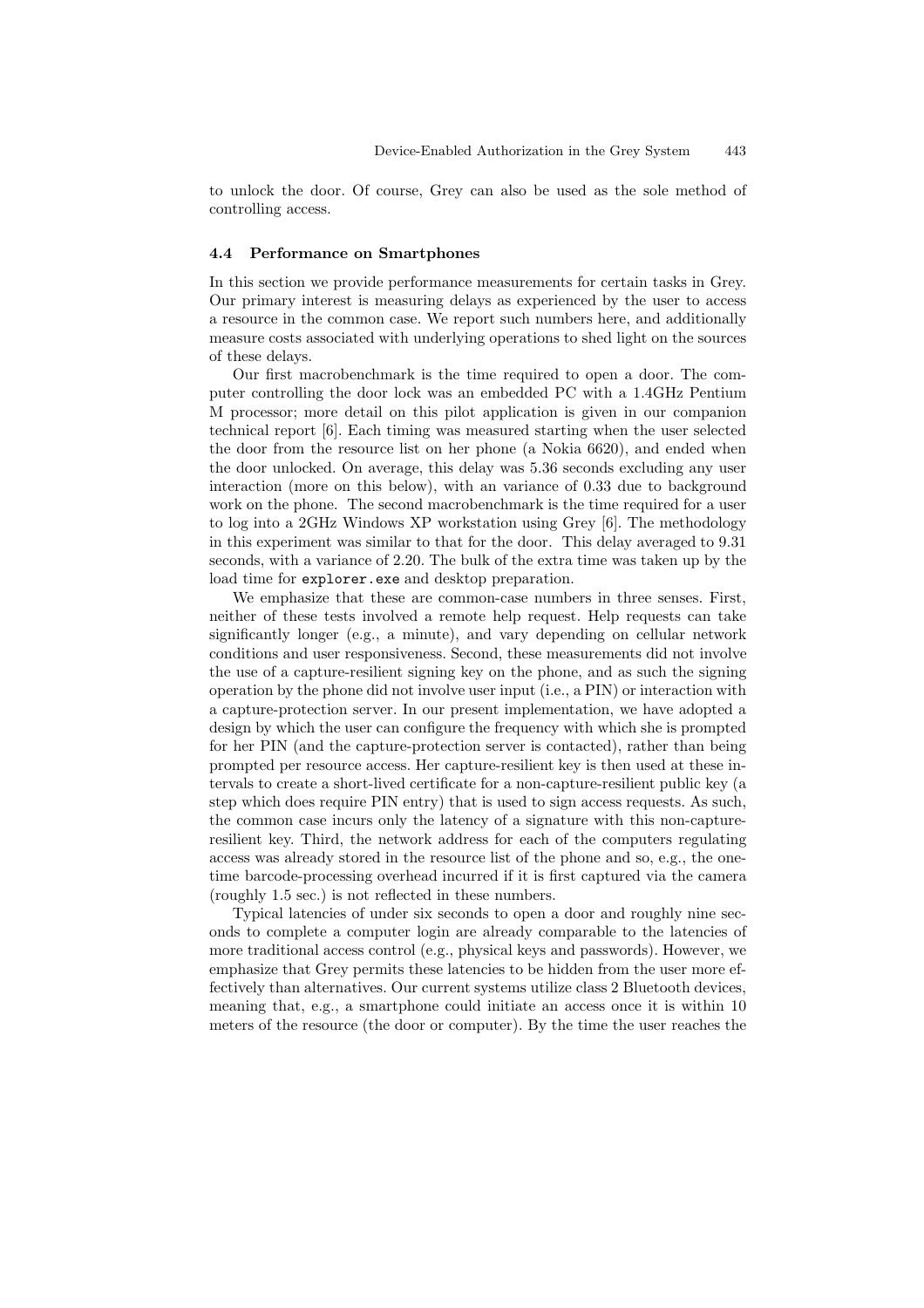resource in order to make use of it, the access typically would have completed. In our own experience with using the system, access is consequently far quicker than with the alternatives that Grey replaces for us.

# **5 Conclusion and Status**

Smartphones offer a number of features that make them attractive as a basis for pervasive-computing applications, not the least of which is their impending ubiquity. Grey is an effort to leverage these devices beyond the games, personal information management, and basic communication (voice, email) for which they are primarily used today. We believe, in particular, that these devices can form the basis of a sound access-control infrastructure offering both usability and unparalleled flexibility in policy creation.

Grey is a collection of software extensions to commodity mobile phones that forms the basis for such an infrastructure. At the core of Grey is the novel integration of several new advances in areas ranging from device technologies (e.g., cameras) and applications thereof, to theorem proving in the context of access-control logics. This integration yields, we believe, a compelling and usable tool for performing device-enabled access control to both physical and virtual resources.

Grey is being deployed to control access to the physical space on two floors of a building recently constructed on our university campus. Construction of this building was completed in June 2005, and Grey is being phased into the building on an opt-in basis. This deployment will serve as a platform for continued research on usability, credential management, theorem proving and other technologies in the function of access control.

# **References**

- [1] M. Abadi. On SDSI's linked local name spaces. *J. Computer Security*, 1998.
- [2] M. Abadi, M. Burrows, B. Lampson, and G. D. Plotkin. A calculus for access control in distributed systems. *ACM Trans. Prog. Lang. and Sys.*, Sept. 1993.
- [3] A. W. Appel and E. W. Felten. Proof-carrying authentication. In *Proc. 6th ACM Conference on Computer and Communications Security*, Nov. 1999.
- [4] A. W. Appel, N. Michael, A. Stump, and R. Virga. A trustworthy proof checker. *J. Automated Reasoning*, 31(3-4):231–260, 2003.
- [5] D. Balfanz, D. Dean, and M. Spreitzer. A security infrastructure for distributed Java applications. In *Proc. 21st IEEE Symposium on Security and Privacy*, 2002.
- [6] L. Bauer, S. Garriss, J. M. McCune, M. K. Reiter, J. Rouse, and P. Rutenbar. Device-enabled authorization in the Grey system. Technical Report CMU-CS-05- 111, Computer Science Department, Carnegie Mellon University, Feb. 2005.
- [7] L. Bauer, S. Garriss, and M. K. Reiter. Distributed proving in access-control systems. In *Proc. 2005 IEEE Symposium on Security and Privacy*, May 2005.
- [8] L. Bauer, M. A. Schneider, and E. W. Felten. A general and flexible access-control system for the Web. In *Proc. 11th USENIX Security Symposium*, Aug. 2002.